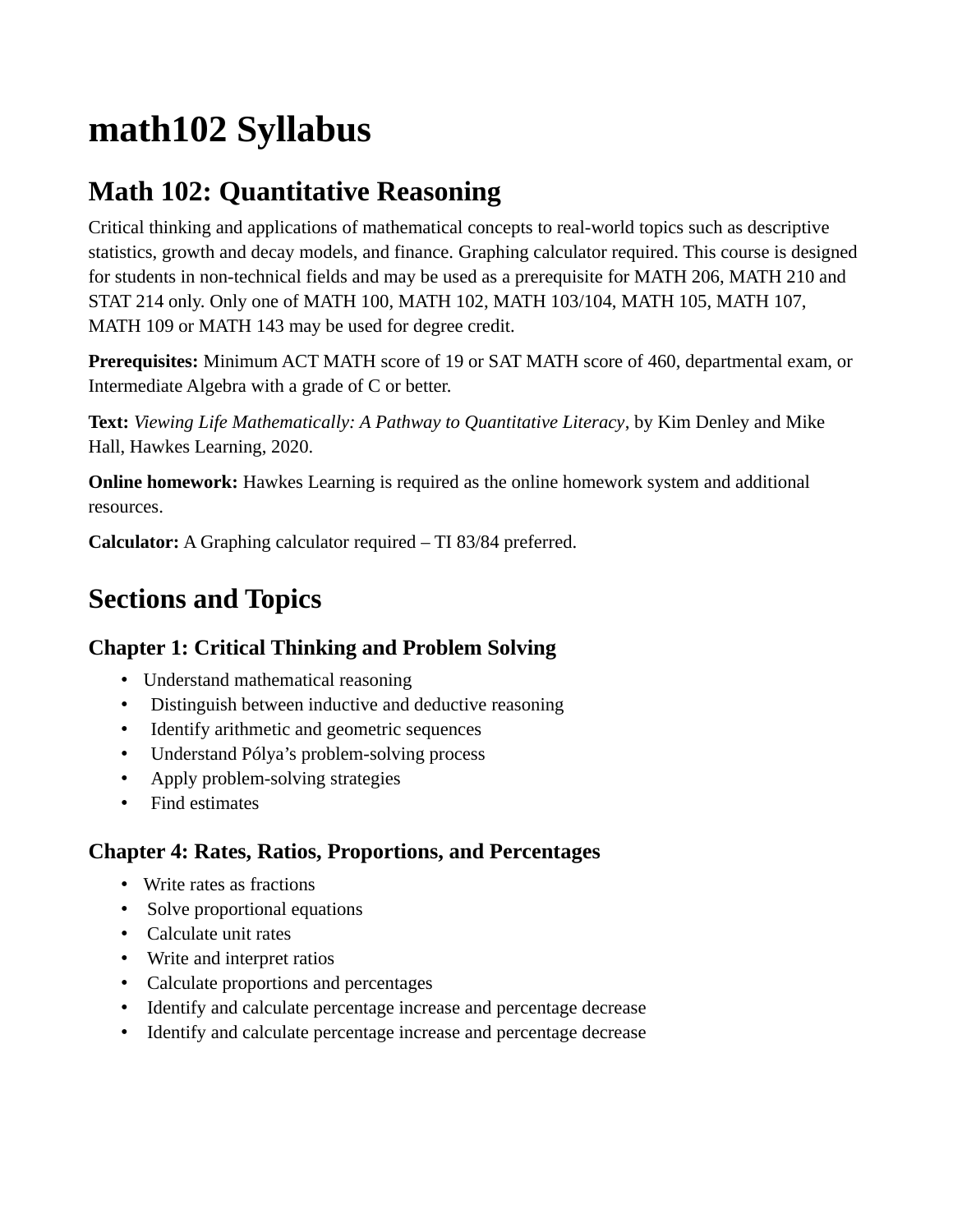#### **Chapter 5: The Mathematics of Growth**

- Demonstrate an understanding of functions, function notation, domain, and range
- Demonstrate an understanding of linear functions and linear growth
- Demonstrate an understanding of exponential functions and exponential growth
- Model data with linear and exponential functions

#### **Chapter 6: Geometry**

- Demonstrate an understanding of points, lines, and planes
- Apply the concepts of parallel and perpendicular
- Explore the properties of polygons
- Demonstrate an understanding of sine, cosine, and tangent functions
- Apply the concepts of similar triangles
- Demonstrate an understanding of angle measure, angle sum, and applications of angles
- Apply the concepts of perimeter and area

#### **Chapter 7: Probability**

- Calculate basic probabilities
- Use the Fundamental Counting Principle to calculate probabilities
- Calculate permutations and combinations
- Use the addition rule of probability and the multiplication rule of probability
- Calculate the expected value of an event

#### **Chapter 8: Statistics**

•    Calculate and appropriately use the linear regression line for a given set of data

#### **Chapter 9: Personal Finance**

- Create a budget
- Calculate sales prices and discounts
- Calculate percentage increase/decrease
- Calculate simple interest
- Understand present value
- Understand future value
- Calculate compound interest
- Understand savings plans
- Calculate annual percentage yield
- Calculate monthly payments
- Calculate credit card payments